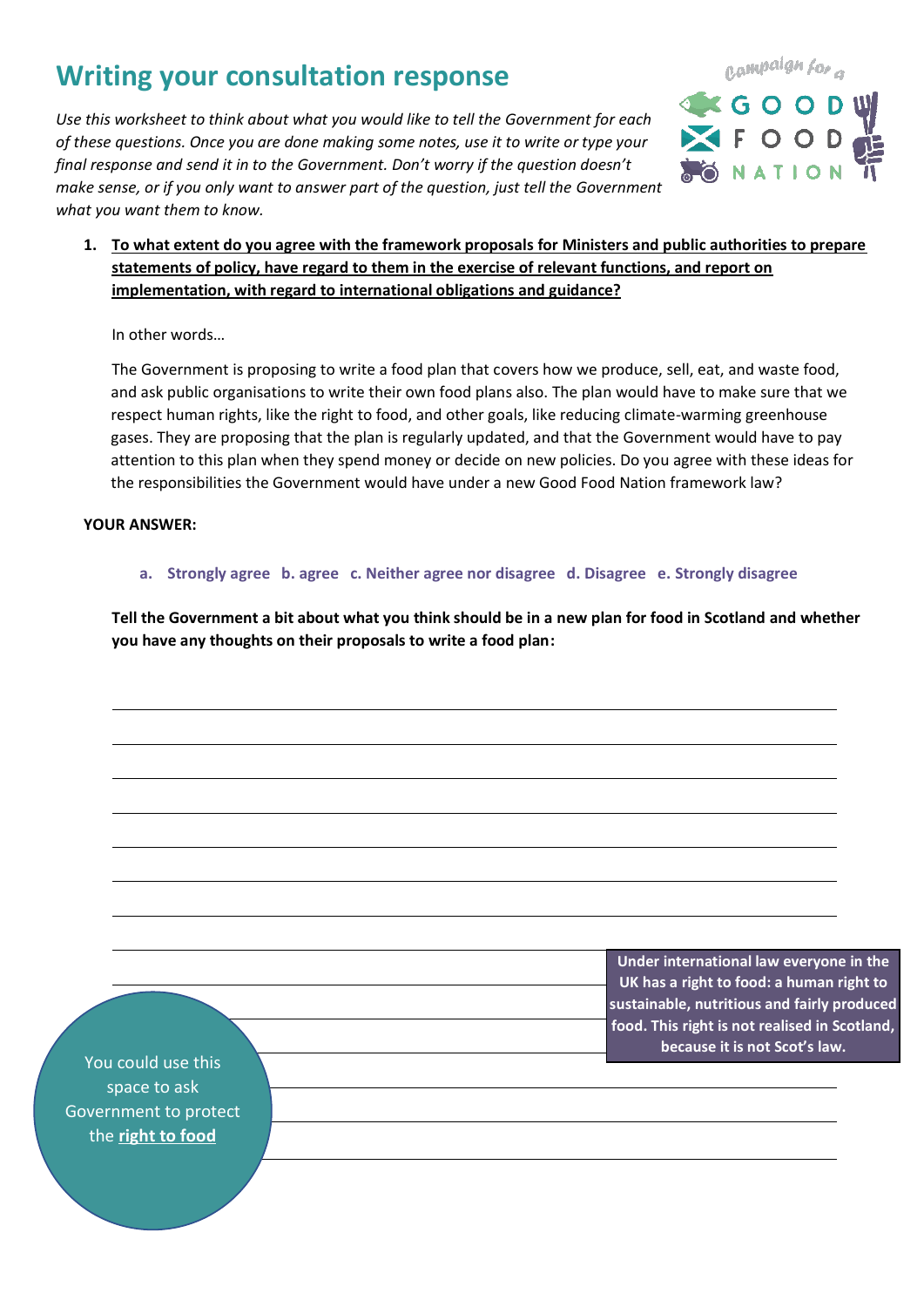**2. Whilst we do not plan to require all sectors to prepare statements of policy on food, they do all have a role to play in achieving our Good Food Nation ambition. To what extent do you agree that Government should encourage and enable businesses in particular to play their part?** 

In other words….

Do you agree that the Government should support private business to achieve the Good Food Nation vision of a fairer, greener and healthier food system?

#### **YOUR ANSWER:**

**a. Strongly agree b. agree c. Neither agree nor disagree d. Disagree e. Strongly disagree**

**Tell the Government a bit about how you think businesses should play their part in becoming a Good Food Nation:**

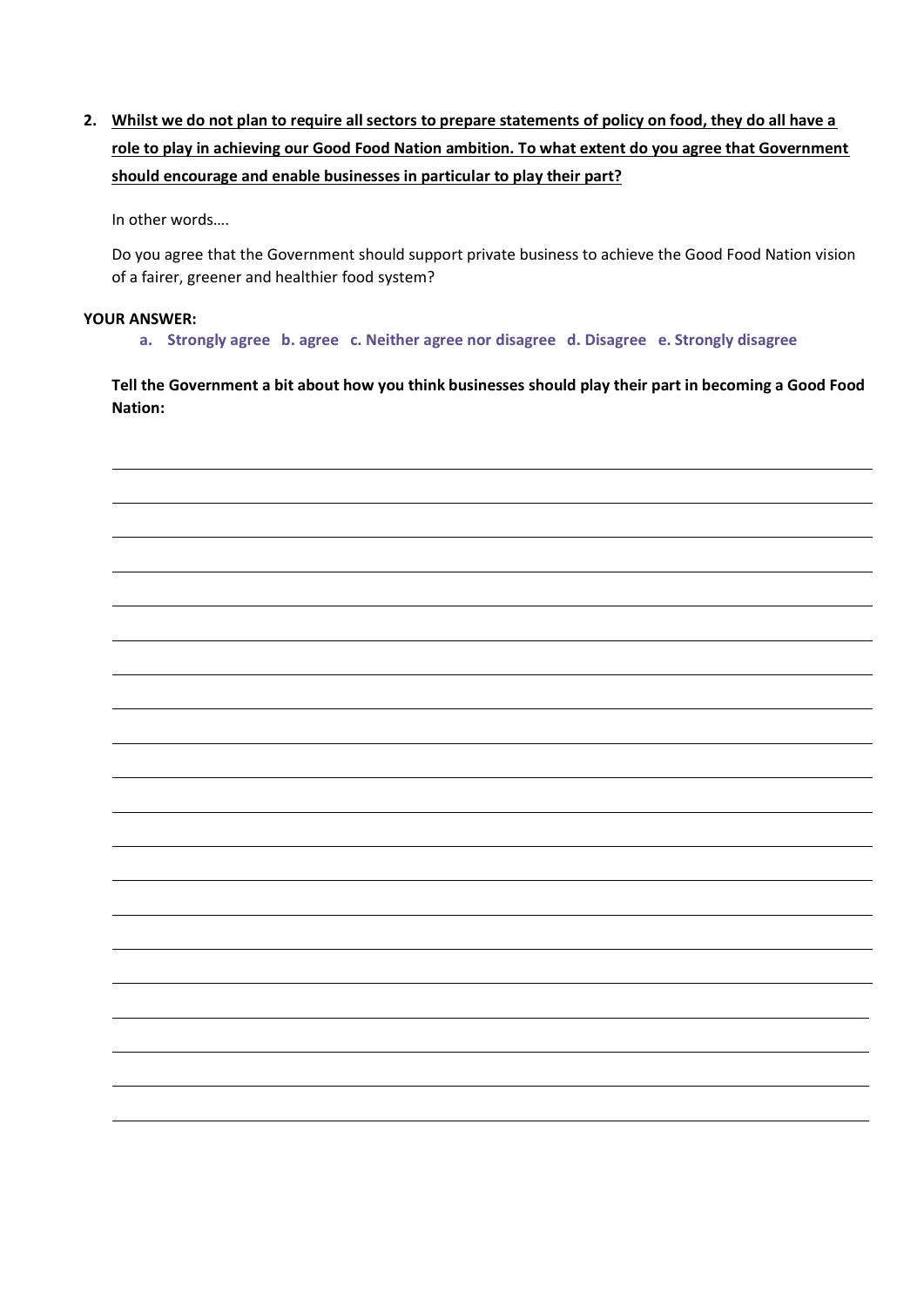# **3. To what extent do you agree with the proposed approach to accountability of Scottish Ministers and specified public authorities?**

In other words…

The Government and public authorities (like local councils and NHS boards) are responsible for spending their money or using their powers in the right way. They think that it is enough that the Government judges its own actions. Do you agree that the Scottish Government does not need anyone outside of Government to make sure they are doing a good job?

## **YOUR ANSWER:**

**a. Strongly agree b. agree c. Neither agree nor disagree d. Disagree e. Strongly disagree**

**Do you think this is enough of a check to make sure that we achieve the Good Food Nation vision, and that Government and public authorities live up to their promises? Tell the Government what you think.**